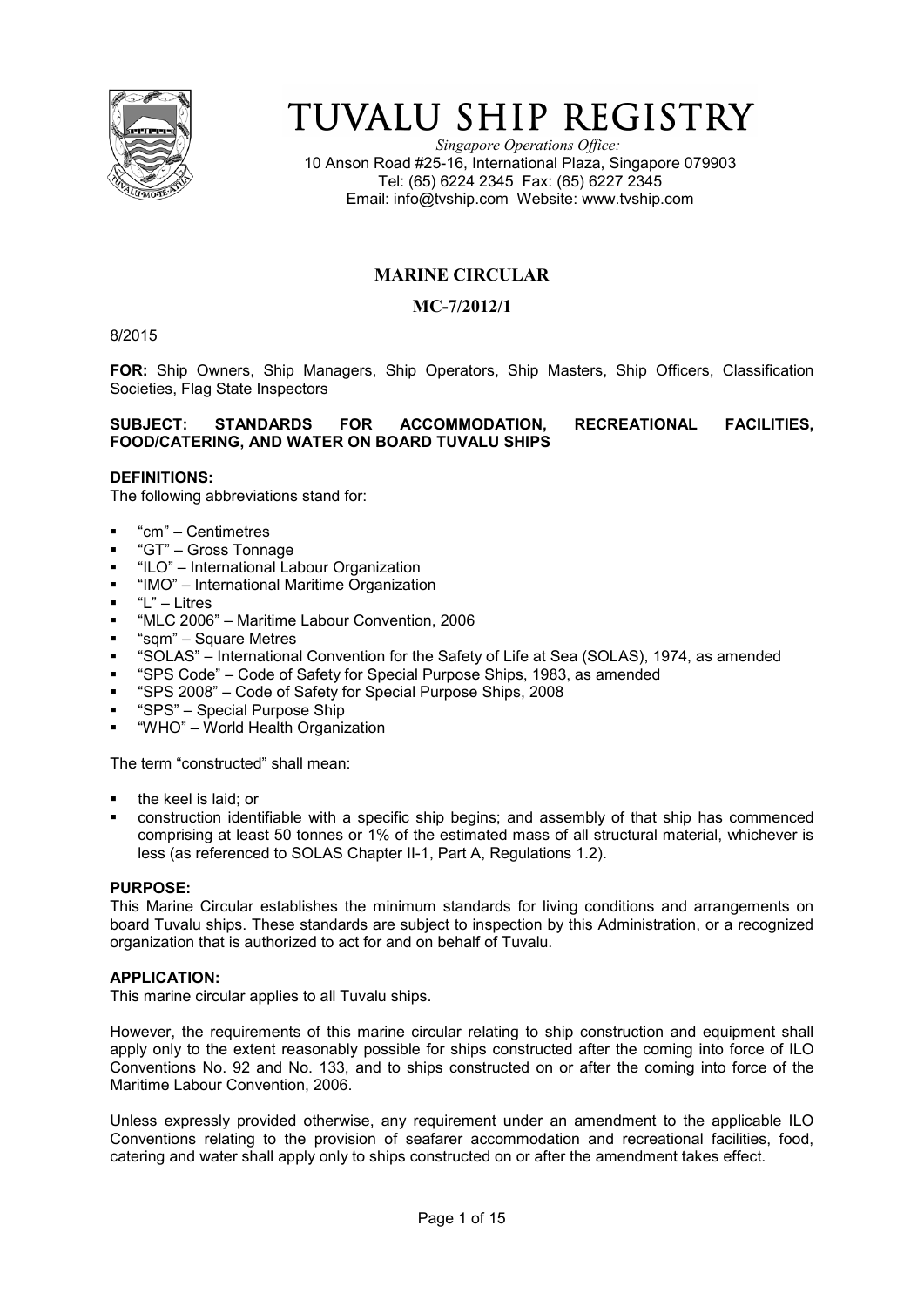### **GENERAL INFORMATION:**

Although Tuvalu is not a party to the International Labour Organization (ILO) Conventions No. 92 and No. 133, it does recognize Conventions No. 92 and No. 133 as industry standards, and as such, ship owners / operators who seek voluntary certification may approach their Classification Societies which have been authorized by Tuvalu to accommodate such requests. The Classification Society will perform the necessary plan review and shipboard surveys for the requested certification. Any deviations from specific convention requirements noted during the plan review or survey phases shall be considered as "Exceptions" and be documented.

Upon satisfactory completion of the plan review and surveys, the appropriate Document of Compliance may be issued. The Document of Compliance should state whether the ship is in "full" or "substantial" or "partial" compliance with the appropriate convention. If the ship is in "substantial" or "partial" compliance, the "Exceptions" should be listed in the space provided on the face of the Document of Compliance.

## **REFERENCES:**

- (a) Merchant Shipping Act 2008 (Section 90, 91, 92, 93)
- (b) ILO Accommodation of Crews (revised), 1949 (No. 92)
- (c) ILO Accommodation of Crews (Supplementary Provisions) Convention, 1970 (No. 133)
- (d) Maritime Labour Convention, 2006 (MLC 2006)
- (e) Tuvalu Marine Guidance MG-1/2012/1

## **CONTENTS:**

#### **1. General Requirements**

- 1.1. All ship owners / operators shall meet, provide and maintain minimum standards for safe and decent living accommodation and recreational facilities, food, catering and water for seafarers who are required to work and/or live on board under their management consistent with promoting the seafarers' health and well-being.
- 1.2. Particular attention shall be given toward ensuring implementation of the requirements in accordance to the REFERENCES (as above) of this marine circular as they may apply relating to:
	- 1.2.1. the size of rooms and other accommodation spaces;
	- 1.2.2. heating and ventilation;
	- 1.2.3. lighting;
	- 1.2.4. sleeping rooms;
	- 1.2.5. noise and vibration and other ambient factors;
	- 1.2.6. mess rooms;
	- 1.2.7. sanitary facilities;
	- 1.2.8. hospital accommodation;
	- 1.2.9. laundry facilities;
	- 1.2.10. open deck spaces;
	- 1.2.11. office spaces;
	- 1.2.12. mosquito protection;
	- 1.2.13. recreational facilities;
	- 1.2.14. food, catering and drinking water.
- 1.3. External inspections of the ship shall be carried out by the classification society when:
	- 1.3.1. a ship is initially certified for compliance;
	- 1.3.2. a ship is registered or re-registered in the flag; or
	- 1.3.3. the seafarer accommodation on a ship has been substantially altered.
- 1.4. All ship owners / operators shall arrange periodical inspections to ensure initial and ongoing compliance with the referenced standards.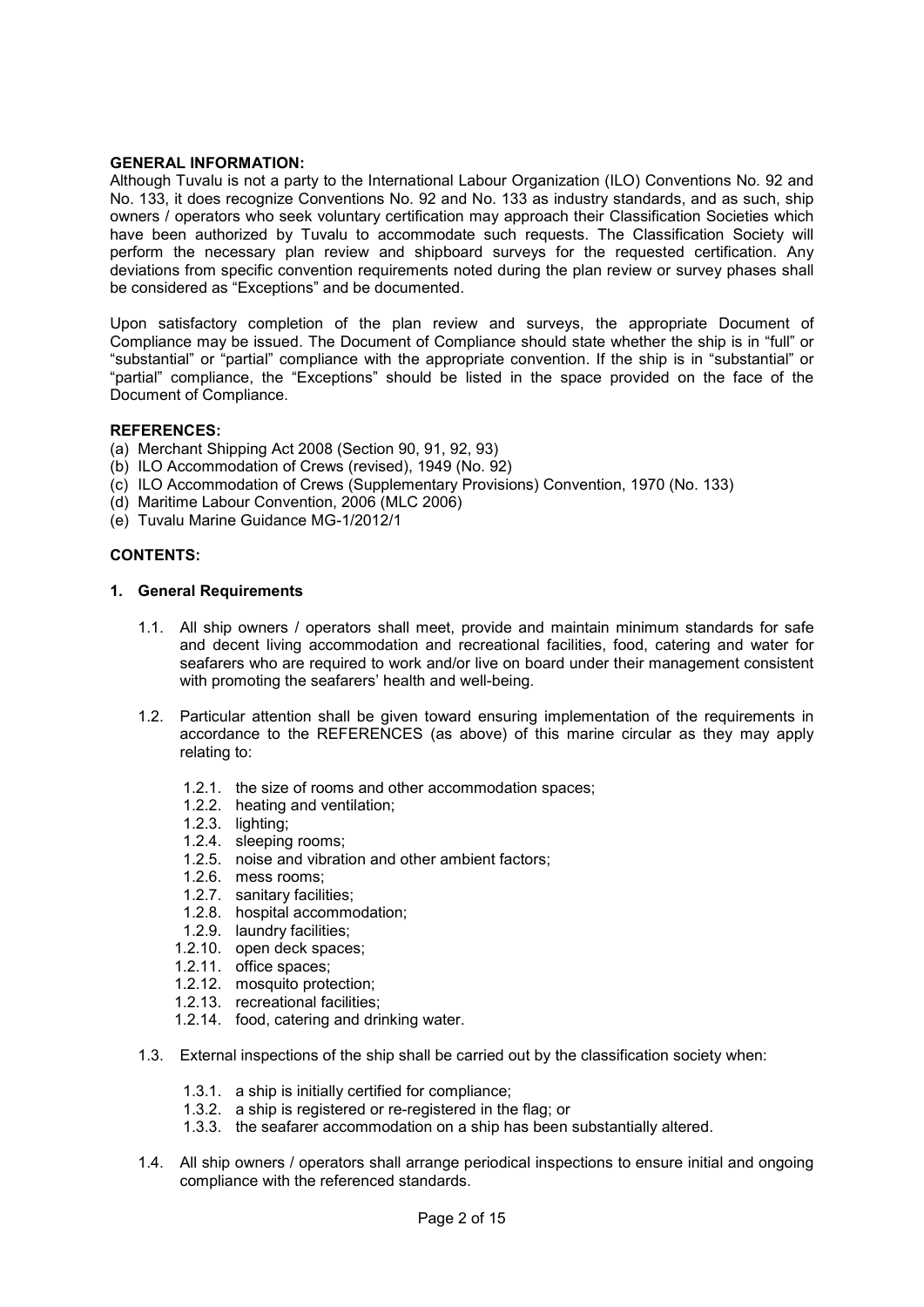1.5. The minimum standards for on-board accommodation and recreational facilities are set out in the following sections 2 to 15.

## **2. Standards for Seafarer Accommodation**

- 2.1. Adequate headroom shall be provided for all seafarer accommodation.
- 2.2. The minimum headroom where "full and free movement" is necessary shall not be less than 203 cm. Reduction in minimum headroom in any space, or part of any space, may be allowed on condition that such reduction:
	- 2.2.1. is reasonable;
	- 2.2.2. will not result in discomfort to the seafarers; and
	- 2.2.3. will not to cause a seafarer to inadvertently come in contact with it or be required to take any cautionary measure to avoid it.
- 2.3. The accommodation shall be adequately insulated.
- 2.4. In ships other than passenger ships, as defined in SOLAS Reg I/2(e) and SOLAS RegI/2(f), sleeping rooms shall be situated above the load line amidships or aft, except that in exceptional cases, where the size, type or intended service of the ship renders any other location impracticable, sleeping rooms may be located in the fore part of the ship, but in no case forward of the collision bulkhead.
- 2.5. In passenger ships and SPSs constructed in compliance with the IMO SPS Code, as amended and subsequent versions e.g. SPS 2008, the location of sleeping rooms may be permitted below the load line on condition that lighting and ventilation arrangements are satisfactory to the Administration. However, in no case shall sleeping arrangements be located immediately beneath working alleyways.
- 2.6. There shall be no direct openings into sleeping rooms from cargo and machinery spaces or from galleys, storerooms, drying rooms or communal sanitary areas; that part of a bulkhead separating such places from sleeping rooms and external bulkheads shall be efficiently constructed of steel or another approved substance and be watertight and gas-tight.
- 2.7. The materials used to construct internal bulkheads, panelling and sheeting, floors and joining shall be suitable for the purpose and conducive to ensuring a healthy environment.
- 2.8. Proper lighting and sufficient drainage shall be provided.
- 2.9. Accommodation, recreational and catering facilities shall meet the requirements in the relevant REFERENCE as stated above in this marine circular on health and safety protection and accident prevention, with respect to preventing the risk of exposure to hazardous levels of noise and vibration and other ambient factors and chemicals on board ships, and to provide an acceptable occupational and on-board living environment for seafarers.
- 2.10. Design and Construction Guidelines:
	- 2.10.1. External bulkheads of sleeping rooms and mess rooms should be adequately insulated. All machinery casings and all boundary bulkheads of galleys and other spaces in which heat is produced should be adequately insulated where there is a possibility of resulting heat effects in adjoining accommodation or passageways. Measures also should be taken to provide protection from heat effects of steam and/or hot-water service pipes.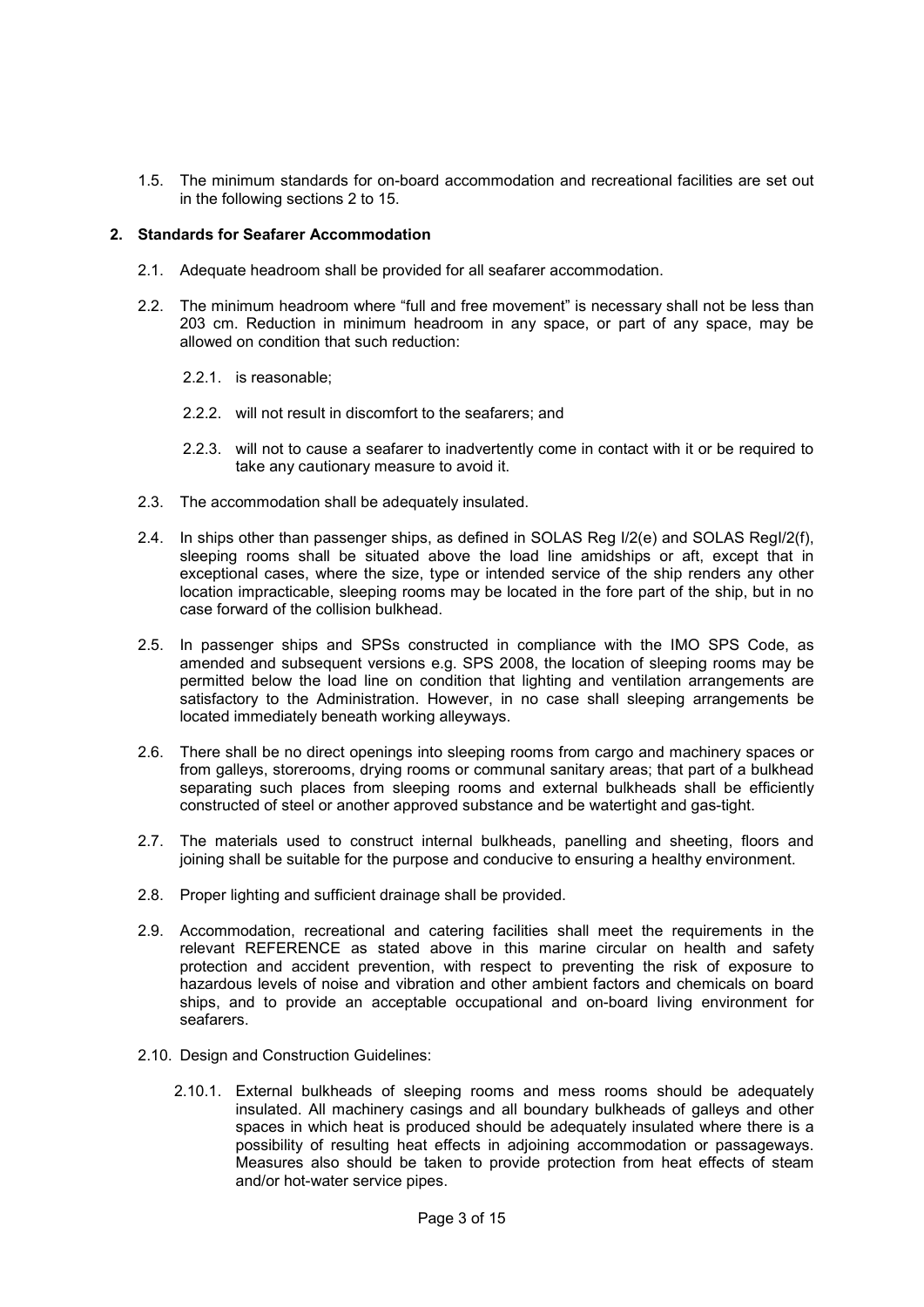- 2.10.2. Sleeping rooms, mess rooms, recreation rooms and alleyways in the accommodation space should be adequately insulated to prevent condensation or overheating.
- 2.10.3. The bulkhead surfaces and deckheads should be of material with a surface easily kept clean. No form of construction likely to harbour vermin should be used.
- 2.10.4. The bulkhead surfaces and deckheads in sleeping rooms and mess rooms should be capable of being easily kept clean and light in colour with a durable, non-toxic finish.
- 2.10.5. The decks in all seafarer accommodation should be of approved material and construction and should provide a surface impervious to damp and easily kept clean.
- 2.10.6. Where the floorings are of a composite material, the joinings with sides should be profiled to avoid crevices.
- 2.10.7. Where separate facilities for engine department personnel to change their clothes are provided, they should be:
	- 2.10.7.1. located outside the machinery space but with easy access to it; and
	- 2.10.7.2. fitted with individual clothes lockers as well as with tubs and/or showers and washbasins having hot and cold running potable fresh water.

## **3. Standards for Heating and Ventilation**

- 3.1. Sleeping rooms and mess rooms shall be adequately ventilated.
- 3.2. Ships, except those regularly engaged in trade where temperate climatic conditions do not require this, shall be equipped with air conditioning for seafarer accommodation, any separate radio room, and any centralized machinery control room.
- 3.3. All sanitary spaces shall have ventilation to the open air, independently of any other part of the accommodation.
- 3.4. Adequate heat through an appropriate heating system shall be provided, except in ships exclusively on voyages in tropical climates.
- 3.5. Heating Guidelines:
	- 3.5.1. The system of heating the seafarer accommodation should be in operation at all times when seafarers are living or working on board and conditions require its use.
	- 3.5.2. In all ships in which a heating system is required, the heating should be by means of hot water, warm air, electricity, steam or equivalent. However, within the accommodation area, steam should not be used as a medium for heat transmission. The heating system should be capable of maintaining the temperature in seafarer accommodation at a satisfactory level under normal conditions of weather and climate likely to be met within the trade in which the ship is engaged.
	- 3.5.3. Radiators and other heating apparatus should be placed and, where necessary, shielded so as to avoid risk of fire or danger or discomfort to the occupants.
- 3.6. Ventilation Guidelines: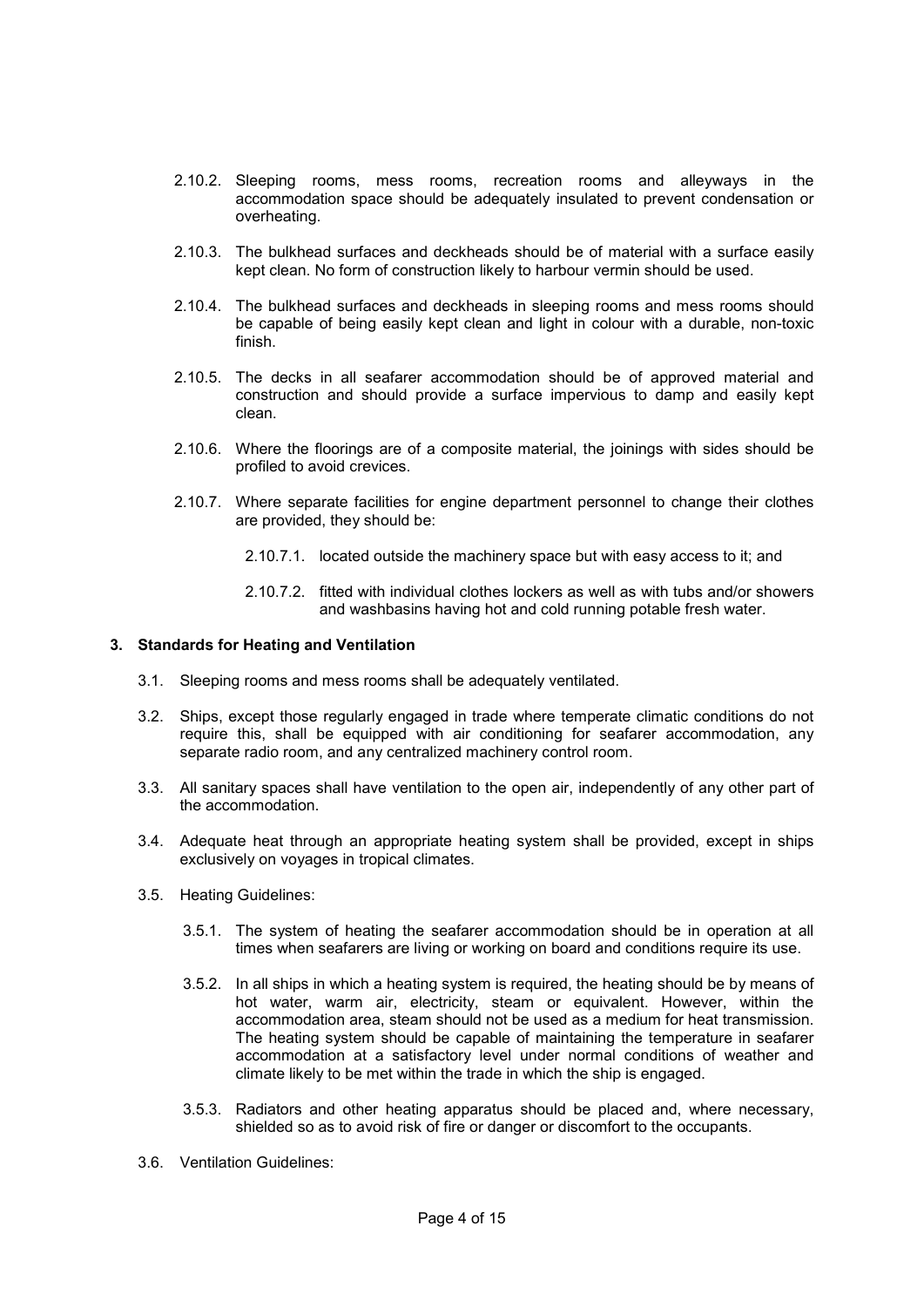- 3.6.1. The system of ventilation for sleeping rooms and mess rooms should be controlled so as to maintain the air in a satisfactory condition and to ensure a sufficiency of air movement in all conditions of weather and climate.
- 3.6.2. Air-conditioning systems, whether of a centralized or individual unit type, should be designed to:
	- 3.6.2.1. maintain the air at a satisfactory temperature and relative humidity as compared to outside air conditions, ensure a sufficiency of air changes in all air-conditioned spaces, take account of the particular characteristics of operations at sea, and not produce excessive noises or vibrations; and
	- 3.6.2.2. facilitate easy cleaning and disinfection to prevent and/or control the spread of disease.
- 3.6.3. Power for the operation of the air conditioning and other aids to ventilation required by the preceding sub-sections should be available at all times when seafarers are living or working on board and when conditions so require. However, this power need not be provided from an emergency source.

## **4. Standards for Lighting**

- 4.1. Subject to such special arrangements as may be permitted in passenger ships, sleeping rooms and mess rooms shall be lit by natural light and provided with adequate artificial light.
- 4.2. In all ships, electric light shall be provided in the seafarer accommodation. If there are not two independent sources of electricity for lighting, additional lighting shall be provided by properly constructed lamps or lighting apparatus for emergency use.
- 4.3. In sleeping rooms an electric reading lamp shall be installed at the head of each berth.
- 4.4. Suitable standards of natural and artificial lighting should be fixed by the Classification Societies recognized by this Administration.

#### **5. Standards for Sleeping Rooms**

- 5.1. In ships other than passenger ships, an individual sleeping room shall be provided for each seafarer. In the case of ships and yachts of less than 3,000 GT or SPSs, exemptions from this requirement may be granted by the Administration after consultation with the shipowner and the applicable seafarers' organization.
- 5.2. Separate sleeping rooms shall be provided for men and for women.
- 5.3. Sleeping rooms shall be of adequate size and properly equipped so as to ensure reasonable comfort and to facilitate tidiness.
- 5.4. A separate berth for each seafarer shall in all circumstances be provided.
- 5.5. The minimum inside dimensions of a berth shall be at least 198 cm by 80 cm.
- 5.6. In single berth seafarers' sleeping rooms, the floor area shall not be less than:
	- 5.6.1. 4.5 sqm in ships of less than 3,000 GT;
	- 5.6.2. 5.5 sqm in ships of 3,000 gross tonnage or over but less than 10,000 GT; and
	- 5.6.3. 7 sqm in ships of 10,000 GT or over.
- 5.7. This Administration may allow for a reduced floor area for passenger ships, special purpose ships and yachts of less than 3,000 GT in order to provide single berth sleeping rooms.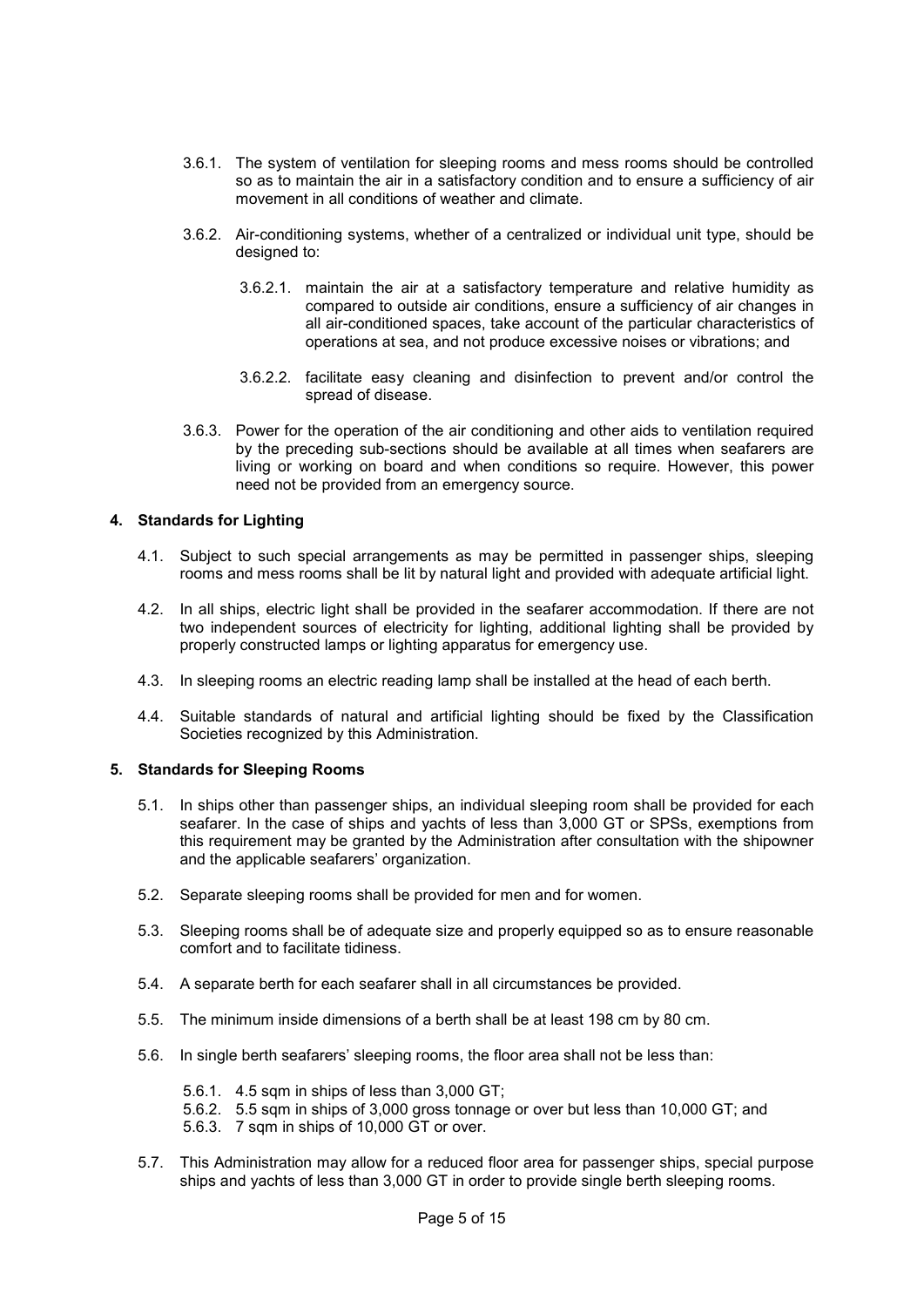- 5.8. On ships of less than 3,000 GT, other than passenger ships and SPSs, sleeping rooms may be occupied by a maximum of two seafarers. The floor area of such sleeping rooms shall not be less than 7 sqm.
- 5.9. On ships routinely carrying cadets for training on board, sleeping rooms may be occupied by a maximum of two (2) cadets. The floor area of such sleeping rooms shall not be less than 7 sam.
- 5.10. On ships routinely carrying coast pilots on board for passages of more than 24 hours, a separate sleeping room should be provided near the navigation bridge. The floor area of such a sleeping room shall not be less than 4.5 sqm.
- 5.11. On passenger ships and SPSs, the floor area of sleeping rooms for seafarers not performing the duties of ships' officers shall not be less than:
	- 5.11.1. 7.5 sqm in rooms accommodating two (2) persons;
	- 5.11.2. 11.5 sqm in rooms accommodating three (3) persons; and
	- 5.11.3. 14.5 sqm in rooms accommodating four (4) persons.
- 5.12. For SPSs, sleeping rooms may accommodate more than four persons; however, the floor area of such sleeping rooms shall not be less than 3.6 sqm per person.
- 5.13. On ships other than passenger ships and SPSs, sleeping rooms for seafarers who perform the duties of ships' officers, where no private sitting room or day room is provided, the floor area per person shall not be less than:
	- 5.13.1. 7.5 sqm in ships of less than 3,000 GT;
	- 5.13.2. 8.5 sqm in ships of 3,000 GT or over but less than 10,000 GT; and
	- 5.13.3. 10 sqm in ships of 10,000 GT or over.
- 5.14. On passenger ships and SPSs, the floor area for seafarers performing the duties of ships' officers, where no private sitting room or day room is provided, the floor area per person for junior officers at the operational level shall not be less than 7.5 sqm and for senior officers at the management level shall not be less than 8.5 sqm.
- 5.15. The Master, the chief engineer and the chief navigating officer shall have, in addition to their sleeping room, an adjoining sitting room, day room or equivalent additional space; however, ships and yachts of less than 3,000 GT may be exempted by the Administration from this requirement after consultation with the shipowner and the applicable seafarers' organization.
- 5.16. For each occupant, the furniture shall include a clothes locker of ample space (minimum 475 L) and a drawer or equivalent space of not less than 56 L; however, if the drawer is incorporated in the clothes locker then the combined minimum volume of the clothes locker shall be 500 L. It shall be fitted with a shelf and be able to be locked by the occupant so as to ensure privacy.
- 5.17. Each sleeping room shall be provided with a table or desk, which may be of the fixed, dropleaf or slide-out type, and with comfortable seating accommodation as necessary.
- 5.18. Sleeping Room Guidelines:
	- 5.18.1. There should be adequate berth arrangements on board making it as comfortable as possible for the seafarer and any partner who may accompany the seafarer.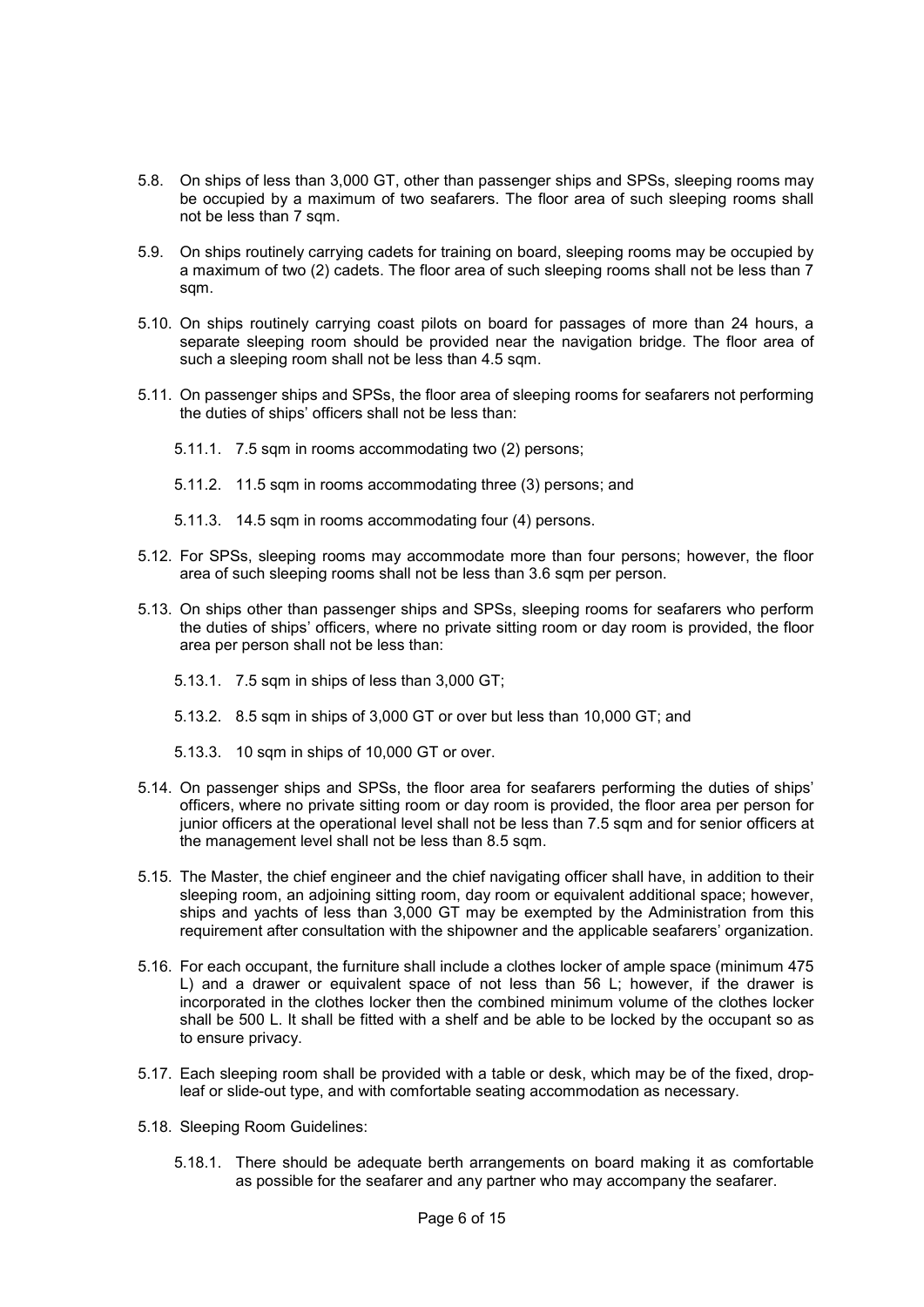- 5.18.2. Where the size of the ship, the activity in which it is to be engaged and its layout make this reasonable and practical, sleeping rooms should be planned and equipped with a private bathroom, including a toilet, so as to provide reasonable comfort for the occupants and to facilitate tidiness.
- 5.18.3. As far as practicable, sleeping rooms of seafarers should be so arranged that watches are separated and that no seafarers working during the day share a room with watchkeepers.
- 5.18.4. In the case of seafarers performing the duty of petty officers there should be no more than two persons per sleeping room.
- 5.18.5. Consideration should be given to extending the facility referred to in section 5.15 of this marine circular to the Chief Engineer when practicable.
- 5.18.6. Sleeping rooms should not be located adjacent to officer and/or crew lounges for reasons such as traffic in the passageway, noise transmitted through the bulkhead, deck or overhead, etc., and recreational facilities which may be located therein.
- 5.18.7. Sleeping rooms should not be arranged adjoining a mess room, even though the high noise reduction type joiner bulkhead is installed between the mess room and sleeping room.
- 5.18.8. A duty mess room shall be considered as a mess room to be located apart from the sleeping rooms.
- 5.18.9. Space occupied by berths and lockers, chests of drawers and seats should be included in the measurement of the floor area. Sanitary modules and small or irregularly shaped spaces which do not add effectively to the space available for free movement and cannot be used for installing furniture should be excluded.
- 5.18.10. Berths should not be arranged in tiers of more than two. In the case of berths placed along the ship's side, there should be only a single tier where a sidelight is situated above a berth.
- 5.18.11. The lower berth in a double tier should not be less than 30 cm above the floor. The upper berth should be placed approximately midway between the bottom of the lower berth and the lower side of the deckhead beams.
- 5.18.12. The framework and the lee-board, if any, of a berth should be of approved material, hard, smooth, and not likely to corrode or to harbour vermin.
- 5.18.13. If tubular frames are used for the construction of berths, they should be completely sealed and without perforations that would give access to vermin.
- 5.18.14. Each berth should be fitted with a comfortable mattress with cushioning bottom or a combined cushioning mattress, including a spring bottom or a spring mattress. The mattress and cushioning material used should be made of approved material. Stuffing of material likely to harbour vermin should not be used.
- 5.18.15. Clean bedding should be supplied by the shipowner to all seafarers for use on board during service on the ship, and such seafarers should be responsible for the return of the bedding at times specified by the master and on completion of service in the ship.
- 5.18.16. Bedding should be of good quality and should be of approved material which can be easily cleaned.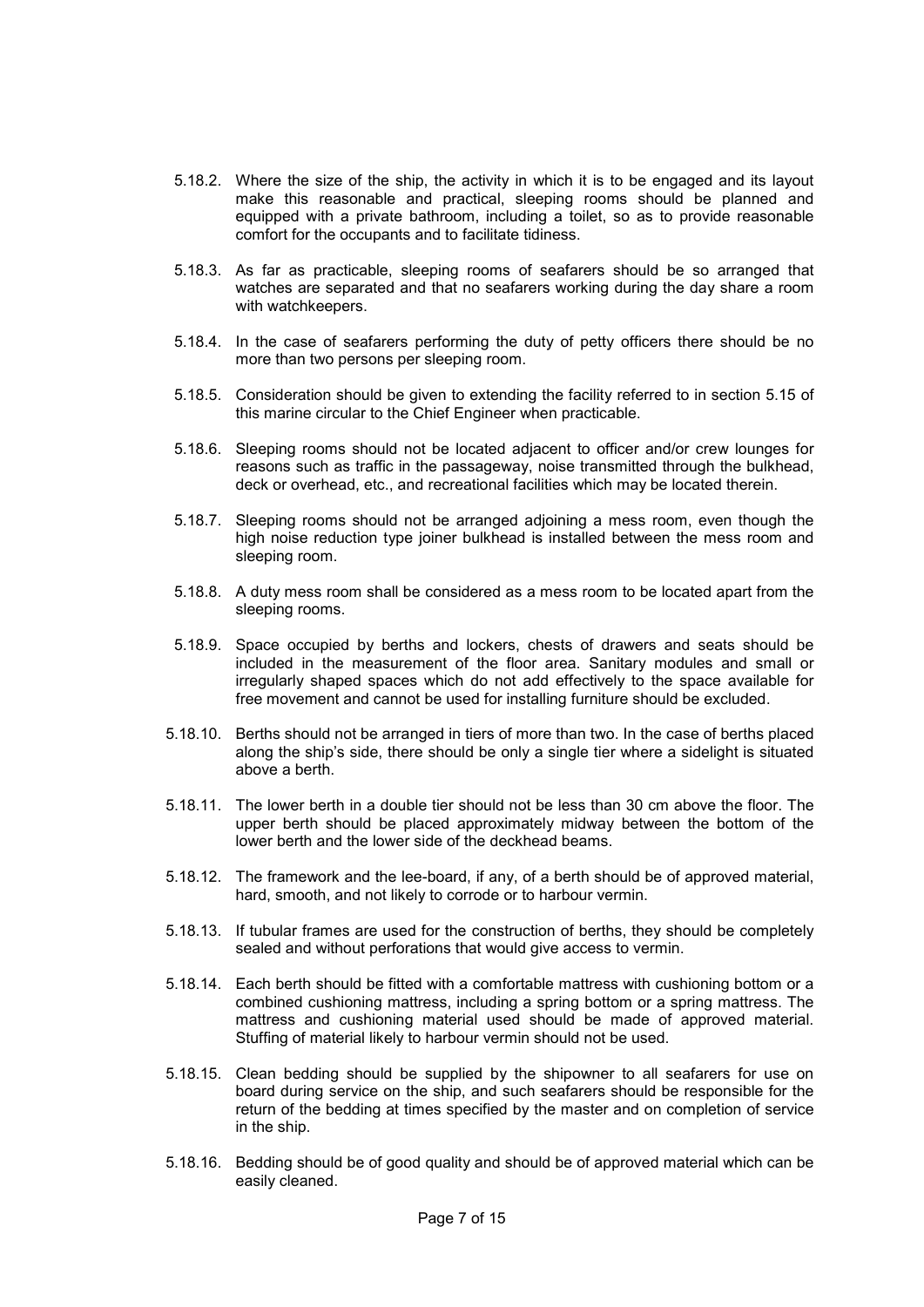- 5.18.17. When one berth is placed over another, a dust-proof bottom should be fitted beneath the bottom mattress or spring bottom of the upper berth.
- 5.18.18. The furniture should be of smooth, hard material not liable to warp or corrode and should not have sharp edges or corners.
- 5.18.19. Sleeping rooms should be fitted with curtains or equivalent for the sidelights.
- 5.18.20. Sleeping rooms should be fitted with a mirror, small cabinets for toilet requisites, a book rack and a sufficient number of coat hooks.

#### **6. Standards for Noise, Vibration and other Ambient Factors**

- 6.1. Accommodation, recreational and catering facilities should be located as far as practicable from the engines, steering gear rooms, deck winches, ventilation, heating and airconditioning equipment and other noisy machinery.
- 6.2. Acoustic insulation or other appropriate sound-absorbing materials should be used in the construction and finishing of bulkheads, deckheads and decks within the sound-producing spaces as well as self-closing noise-isolating doors for machinery spaces.
- 6.3. Engine rooms and other machinery spaces should be provided, wherever practicable, with soundproof centralized control rooms for engine-room personnel. Working spaces, such as the machine shop, should be insulated, as far as practicable, from the general engine-room noise and measures should be taken to reduce noise in the operation of machinery.
- 6.4. The limits for noise levels for working and living spaces should be in conformity with the international guidelines of the ILO on exposure levels, including those in the ILO Code of practice entitled Ambient Factors in the Workplace, 2001, and, where applicable, the specific protection recommended by the International Maritime Organization Code on Noise Levels on board Ships, 1981, and with any subsequent amending and supplementary instruments for acceptable noise levels on board ships. A copy of the applicable instruments in English or the working language of the ship should be carried on board and should be accessible to seafarers.
- 6.5. No accommodation, recreational or catering facilities should be exposed to excessive vibration.

## **7. Standards for Mess Rooms**

- 7.1. Mess rooms shall be located apart from the sleeping rooms and as close as practicable to the galley; however, ships of less than 3,000 GT may be exempted by the Administration from this requirement after consultation with the shipowner and applicable seafarers' organization.
- 7.2. Mess rooms shall be of adequate size and comfort and properly furnished and equipped (including ongoing facilities for refreshment), taking account of the number of seafarers likely to use them at any one time; however, provision shall be made for separate or common mess room facilities as appropriate.
- 7.3. Mess Room Guidelines:
	- 7.3.1. Mess room facilities may be either common or separate. The decision in this respect should be taken after consultation with seafarers' and shipowners' representatives and subject to the approval of the Administration. Account should be taken of factors such as the size of the ship and the distinctive cultural, religious and social needs of the seafarers.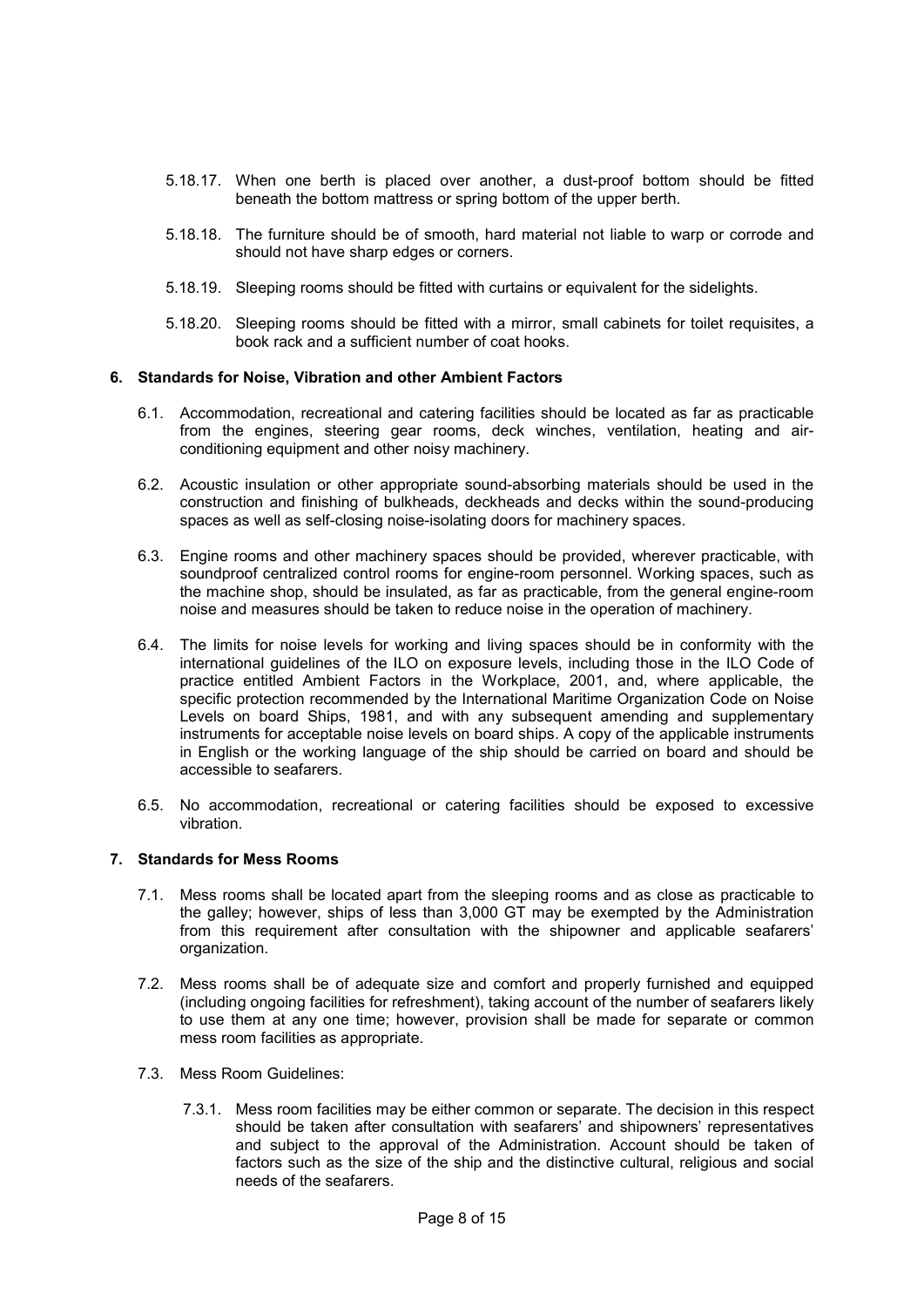- 7.3.2. Where separate mess room facilities are to be provided to seafarers, then separate mess rooms should be provided for:
	- 7.3.2.1. Master and officers; and
	- 7.3.2.2. petty officers and other seafarers.
- 7.3.3. On ships other than passenger ships, the floor area of mess rooms for seafarers should be not less than 1.5 sqm per person of the planned seating capacity.
- 7.3.4. In all ships mess rooms should be equipped with tables and appropriate seats, fixed or movable, sufficient to accommodate the greatest number of seafarers likely to use them at any one time. Shore workers need not be considered in this accommodation.
- 7.3.5. There should be available at all times when seafarers are on board:
	- 7.3.5.1. a refrigerator, which should be conveniently situated and of sufficient capacity for the number of persons using the mess room or mess rooms;
	- 7.3.5.2. facilities for hot beverages; and
	- 7.3.5.3. cool potable water facilities.
- 7.3.6. Where available pantries are not accessible to mess rooms, adequate lockers for mess utensils and proper facilities for washing utensils should be provided.
- 7.3.7. The tops of tables and seats should be of damp-resistant material.

## **8. Standards for Sanitary Facilities**

.

- 8.1. All seafarers shall have convenient access on the ship to sanitary facilities meeting minimum standards of health and hygiene and reasonable standards of comfort, with separate sanitary facilities being provided for men and for women.
- 8.2. There shall be sanitary facilities within easy access of the navigating bridge and the machinery space or near the engine room control center; however, ships and yachts of less than 3,000 GT may be exempted by the Administration from this requirement after consultation with the shipowner and applicable seafarers' organization.
- 8.3. On all ships, a minimum of one toilet, one wash basin and one tub and/or shower for every six persons or less who do not have personal facilities shall be provided at a convenient location.
- 8.4. With the exception of passenger ships, each sleeping room shall be provided with a washbasin having hot and cold running potable fresh water, except where such a washbasin is situated in the private bathroom provided.
- 8.5. In passenger ships normally engaged on voyages of not more than four hours duration, consideration may be given by the Administration for special arrangements or a reduction in the number of facilities required.
- 8.6. Hot and cold running potable fresh water shall be available in all wash places.
- 8.7. Sanitary Accommodation Guidelines: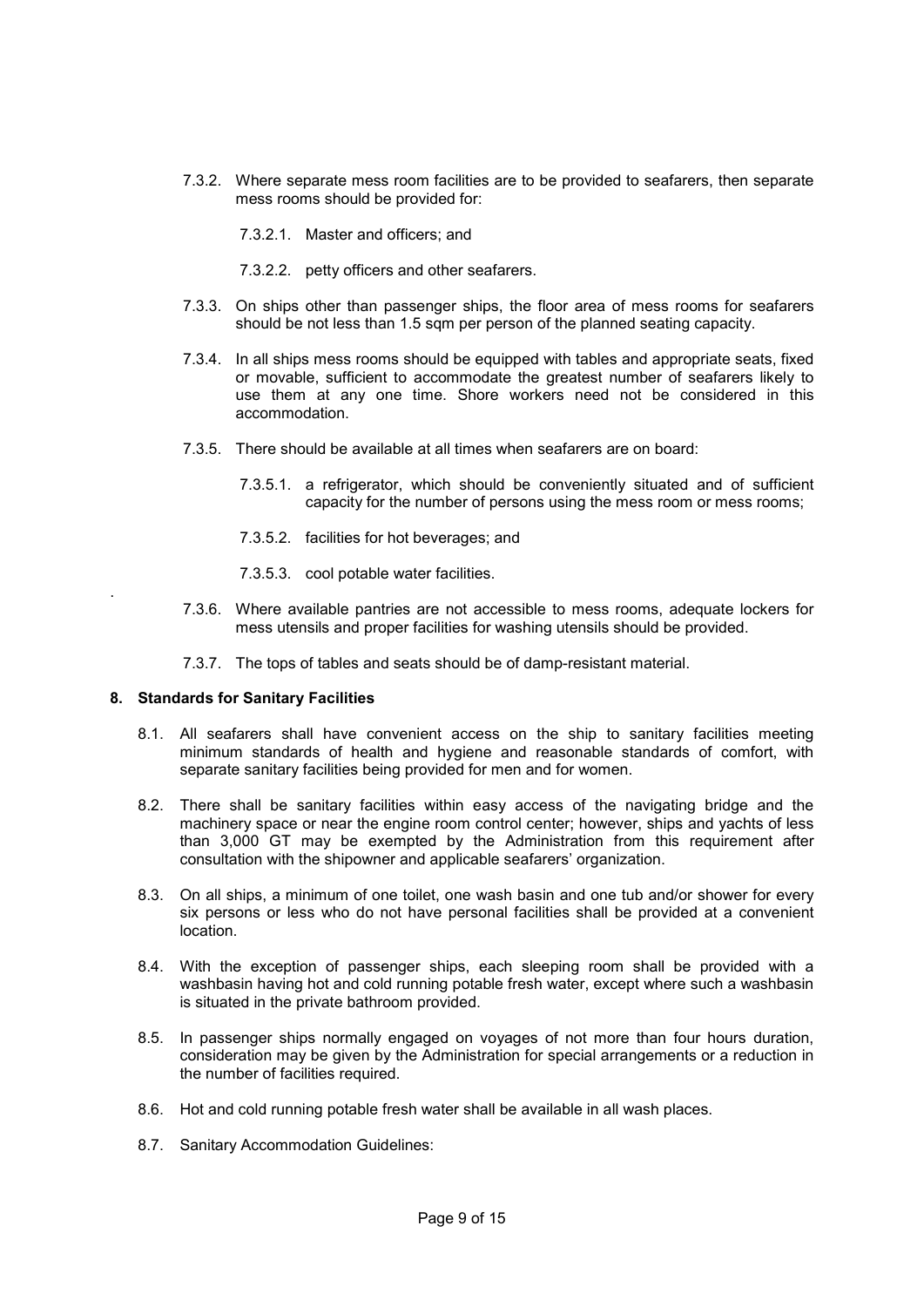- 8.7.1. Washbasins and bathtubs should be of adequate size and constructed of approved material with a smooth surface not liable to crack, flake or corrosion.
- 8.7.2. All toilets should be of an approved pattern and provided with an ample flush of water, available at all times and independently controllable.
- 8.7.3. Sanitary accommodations intended for the use of more than one person should comply with the following requirements:
	- 8.7.3.1. floors should be of approved durable material, impervious to damp, and should be properly drained;
	- 8.7.3.2. bulkheads should be of steel or other approved material and should be watertight up to at least 23 cm above the level of the deck;
	- 8.7.3.3. the accommodation should be sufficiently lit, heated and ventilated;
	- 8.7.3.4. toilets should be situated convenient to, but separate from, sleeping rooms and wash rooms, without direct access from the sleeping rooms or from a passage between sleeping rooms and toilets to which there is no other access; this requirement does not apply where a toilet is located in a compartment between two sleeping rooms having a total of not more than four (4) seafarers; and
	- 8.7.3.5. where there is more than one (1) toilet in a compartment, they should be sufficiently screened to ensure privacy.
- 8.7.4. Towels, soap and toilet paper for all seafarers should be provided by the shipowner.

#### **9. Standards for Hospital Accommodation / Sick Bay**

- 9.1. Ships carrying 15 or more seafarers and engaged in a voyage of more than three days duration shall provide separate hospital accommodation / sick bay to be used exclusively for medical purposes.
- 9.2. The Administration may allow for exemption of this requirement for ships engaged in coastal trade.
- 9.3. The accommodation shall, in all weathers, be easy to access, provide comfortable housing for the occupants and be conducive to their receiving prompt and proper attention.
- 9.4. Hospital Accommodation / Sick Bay Guidelines:
	- 9.4.1. The hospital accommodation should be designed so as to facilitate consultation and the giving of medical first aid, and to help prevent the spread of infectious diseases.
	- 9.4.2. The arrangement of the entrance, berths, lighting, ventilation, heating and water supply should be designed to ensure the comfort and facilitate the treatment of the occupants.
	- 9.4.3. The number of hospital berths required should be prescribed by the Administration or an organization authorized to act on its behalf.
	- 9.4.4. Sanitary accommodations should be provided for the exclusive use of the occupants of the hospital accommodation, either as part of the accommodation or in close proximity thereto. Such sanitary accommodation comprises a minimum of one toilet, one washbasin and one bathtub or shower.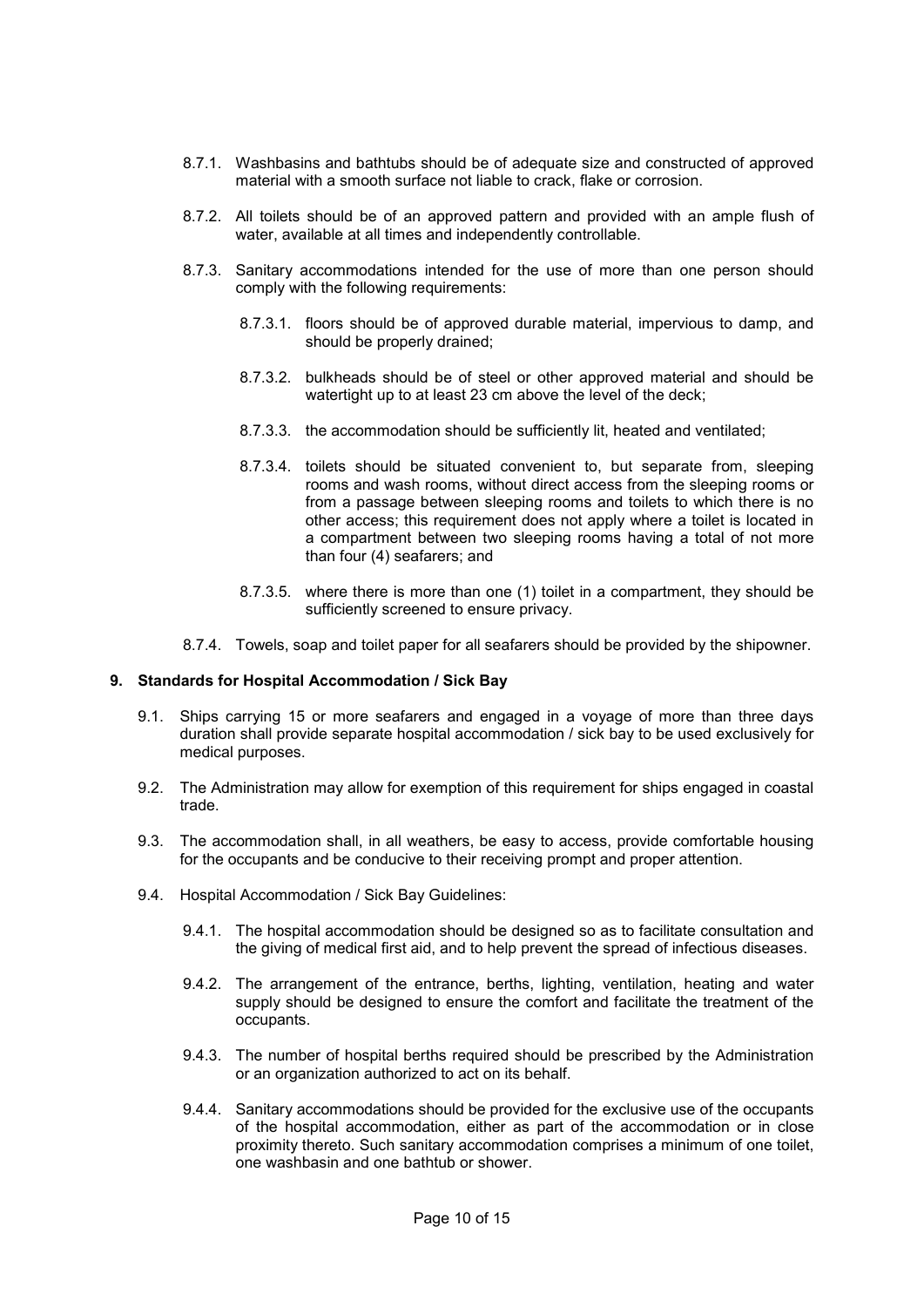## **10. Standards for Laundry Facilities**

- 10.1. Appropriately situated and furnished laundry facilities shall be available.
- 10.2. The laundry facilities provided for the usage by seafarers should include:
	- 10.2.1. washing machines supplied with hot and cold fresh water;
	- 10.2.2. drying machines or adequately heated and ventilated drying rooms; and
	- 10.2.3. irons and ironing boards or their equivalent.

## **11. Standards for Open Deck Space**

All ships shall have a space or spaces on open deck to which the seafarers can have access when off-duty, which are of adequate area having regard to the size of the ship and of the number of seafarers on board.

## **12. Standards for Offices**

All ships shall be provided with separate offices or a common ship's office for use by deck and engine departments; ships of less than 3,000 GT may be exempted by the Administration from this requirement after consultation with the shipowner and applicable seafarers' organization.

## **13. Standards for Mosquito Protection**

Ships regularly trading to mosquito-infested ports shall be fitted with appropriate devices. For guidance, shipowners can refer to the WHO "Guide to Ship Sanitation" which provides ship designer and constructor guidelines for the control of insects, more particularly for sleeping quarters, mess rooms, and dining rooms, indoor recreational areas, as well as all food spaces, where vessels are in transit in areas where flies and mosquitoes are prevalent. Control measures that may be employed by the master and crew are also provided.

#### **14. Standards for Recreational Facilities**

- 14.1. Appropriate recreational facilities, amenities and services for seafarers that take into account provisions on health and safety protection and accident prevention, as adapted to meet the special needs of seafarers that must live and work on ships, shall be provided on board for the benefit of all seafarers.
- 14.2. Recreational Facilities, Mail and Ship Visit Arrangements Guidelines:
	- 14.2.1. Recreational facilities and services should be reviewed frequently to ensure that they are appropriate in light of changes in the needs of seafarers resulting from technical, operational and other developments in the shipping industry.
	- 14.2.2. Furnishings for recreational facilities should as a minimum include a bookcase and facilities for reading, writing and, where practicable, games.
	- 14.2.3. In connection with the planning of recreation facilities, consideration should be given to the provision of a canteen.
	- 14.2.4. Consideration should also be given to including the following facilities at no cost to the seafarer, where practicable:

14.2.4.1. a smoking room;

14.2.4.2. television viewing and the reception of radio broadcasts;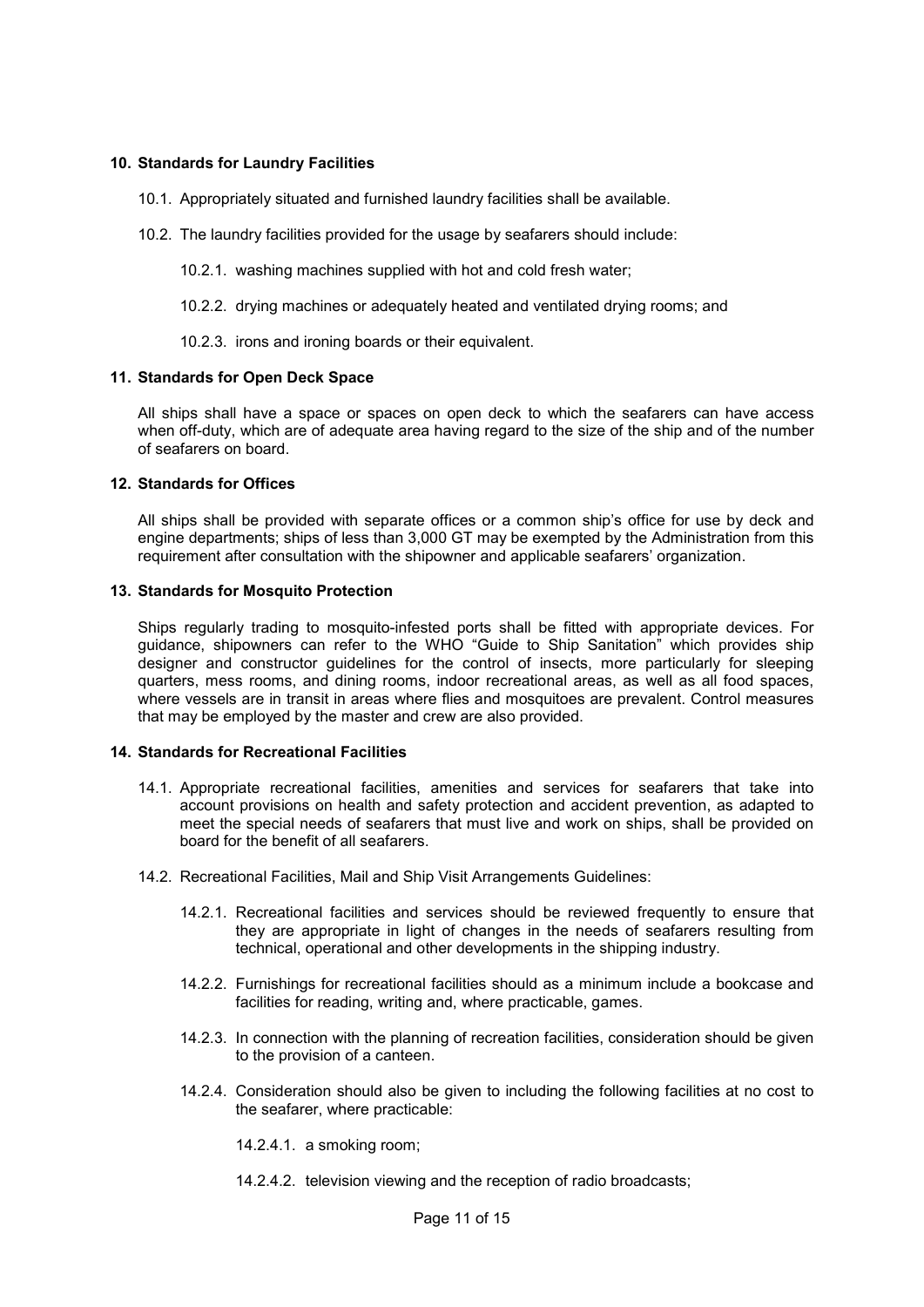- 14.2.4.3. showing of films, the stock of which should be adequate for the duration of the voyage and, where necessary, changed at reasonable intervals;
- 14.2.4.4. sports equipment including exercise equipment, table games and deck games;
- 14.2.4.5. where possible, facilities for swimming;
- 14.2.4.6. a library containing vocational and other books, the stock of which should be adequate for the duration of the voyage and changed at reasonable intervals;
- 14.2.4.7. facilities for recreational handicrafts;
- 14.2.4.8. electronic equipment such as a radio, TV, video recorders, DVD/CD player, personal computer and software and cassette recorder/player;
- 14.2.4.9. where appropriate, the provision of bars on board for seafarers unless these are contrary to national, religious or social customs; and
- 14.2.4.10. reasonable access to ship-to-shore telephone communications, and email and internet facilities, where available, with charges for the use of these services being reasonable in amount.
- 14.2.5. Every effort should be given to ensuring that the forwarding of seafarers' mail is as reliable and expeditious as possible. Efforts should also be taken in order to avoid seafarers being required to pay additional postage when mail has to be readdressed due to circumstances beyond their control.
- 14.2.6. Measures should be considered to ensure, subject to any applicable national or international laws or regulations, that whenever possible and reasonable, seafarers are expeditiously granted permission to have their partners, relatives and friends as visitors on board their ship when in port. Such measures should meet any concerns for security clearances.
- 14.2.7. Consideration should be given to the possibility of allowing seafarers to be accompanied by their partners on occasional voyages where this is practicable and reasonable. Such partners should carry adequate insurance coverage against accident and illness; the shipowners should give every assistance to the seafarer to effect such insurance.

#### **15. Standards for Food, Catering & Drinking Water**

- 15.1. Each shipowner shall ensure that ships they manage have a supply of sufficient food of good quality, drinking water and catering arrangements that secure the health and wellbeing of seafarers living on board, taking into account their differing cultural, religious and gastronomic backgrounds, the duration and nature of the voyage, and shall be suitable in respect of quantity, nutritive value, quality and variety.
- 15.2. Seafarers living on board a ship shall be provided with food free of charge during the period of engagement.
- 15.3. Each shipowner shall ensure that their ships meet the following minimum standards:
	- 15.3.1. food and drinking water supplies, having regard to the number of seafarers on board, shall be suitable to their religious requirements and cultural practices as they pertain to food;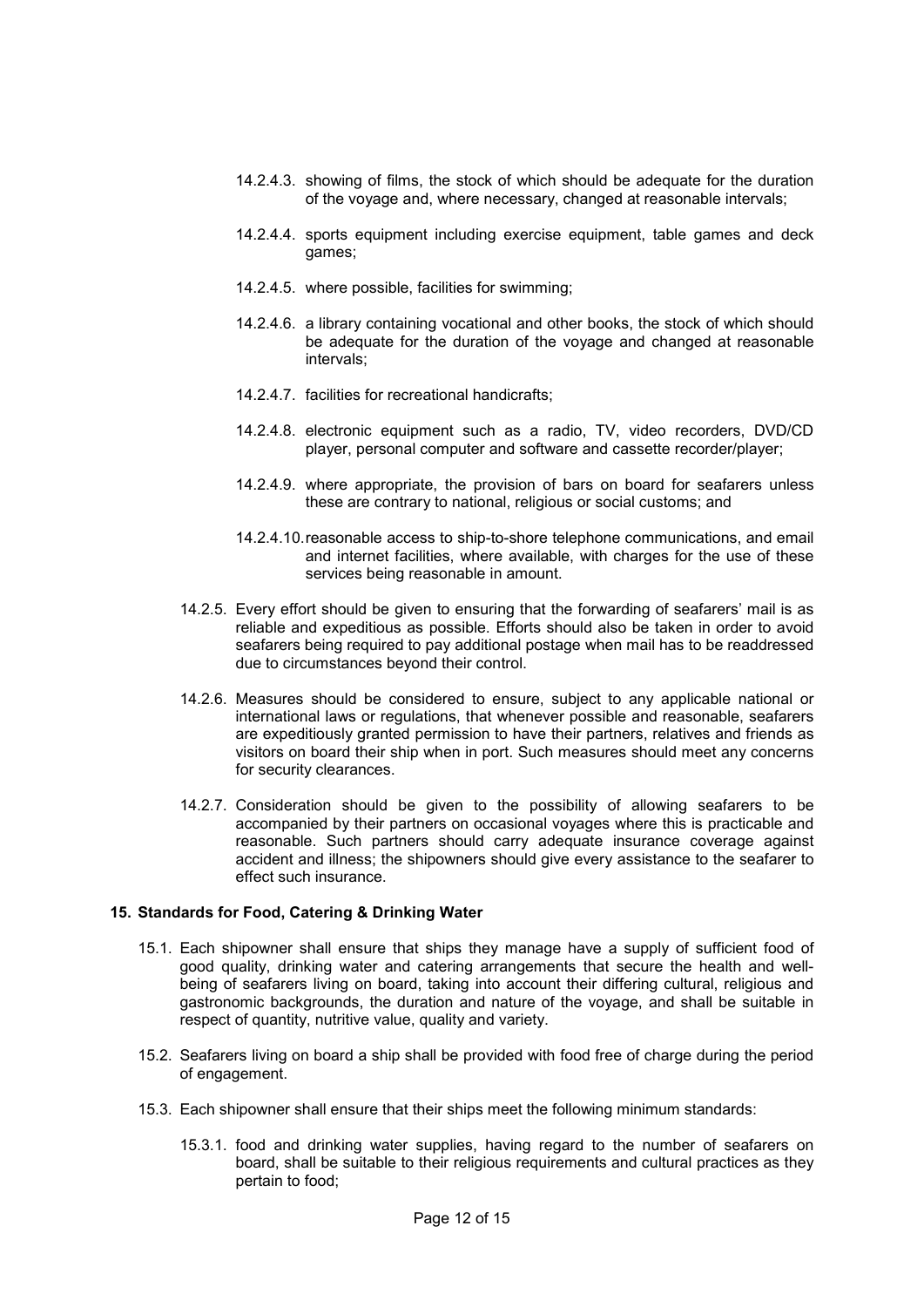- 15.3.2. the organization and equipment of the catering department shall be such as to permit the provision to the seafarers of adequate, varied and nutritious meals prepared and served in hygienic conditions; and
- 15.3.3. catering staff shall be properly trained or instructed for their positions.
- 15.4. Any accommodation facility that may result in a seafarer ingesting the water intentionally or otherwise must be supplied with potable water.
- 15.5. No seafarer under the age of 18 shall be employed or engaged or work as a ship's cook.
- 15.6. Shipowners shall ensure that seafarers who are engaged as ship's cooks are trained, qualified and found competent for the position.
- 15.7. The requirements under paragraph 15.6 shall include the completion of a training course approved or recognized by the Administration, which covers practical cookery, food and personal hygiene, food storage, stock control, environmental protection and catering health and safety.
- 15.8. On ships operating with a prescribed manning of less than 10 which, by virtue of the size of the crew or the trading pattern, may not be required by the Administration to carry a fully qualified cook, anyone processing food in the galley shall be trained or instructed in areas including food and personal hygiene and handling and storage of food on board ship.
- 15.9. Food and Catering Guidelines:
	- 15.9.1. Clean mess utensils should be supplied by the shipowner to all seafarers for use on board during service on the ship.
	- 15.9.2. Plates, cups and other mess utensils should be of approved good quality material which can be easily cleaned.
	- 15.9.3. Seafarers should only be qualified as ships' cooks if they satisfy the following:
		- 15.9.3.1. General Requirements
			- 15.9.3.1.1. Age and Seatime

Applicants must be not less than 18 years of age with a minimum of 12 months seagoing service which may be varied to take into account existing relevant qualifications or experience.

15.9.3.1.2. Medical

Applicants must meet the physical examination requirements for a certificated Deck/Navigational Officer.

15.9.3.1.3. Training

Applicants must have successfully completed a legitimate training course or program covering practical cookery and food preparation, food and personal hygiene, galley sanitation, nutrition, food storage, stock control, environmental protection and catering health and safety.

15.9.3.2. Certification Requirements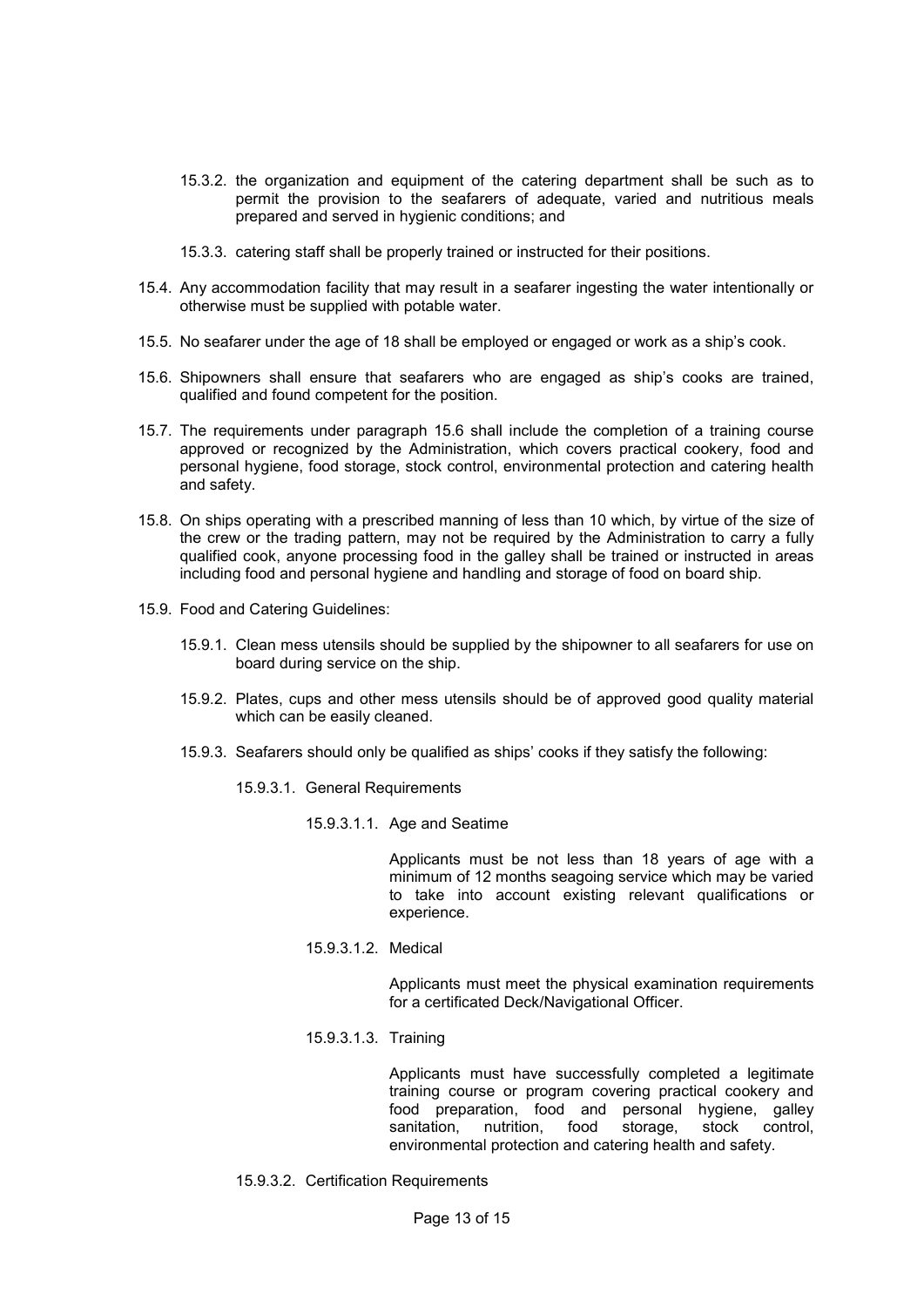A Cook certificate may be issued to a seafarer of 18 years of age or older who has successfully completed a legitimate training course or program, qualified and is found competent for the position. The Administration will recognize, where appropriate, certificates of qualification issued by other Member States which have ratified the MLC 2006 or the Certification of Ships' Cooks Convention, 1946 (no. 69), or other approved body.

15.9.3.3. Documentation of Qualifications

Vessels are required to have on board documentation attesting to the satisfactory training and qualifications of the Cook or Cooks serving on board.

15.9.4. Tuvalu Marine Guidance MG-1/2012/1 (reference (e) above) provides guidance on food handling, storage and preparation to ensure the health of all persons on board a vessel. It addresses the MLC 2006 requirements that foods meet minimum standards for quality and be prepared and served in hygienic conditions and is intended to compliment this Marine Circular.

## **16. Inspections**

- 16.1. Frequent documented inspections shall be carried out on board ships, by or under the authority of the master, to ensure that seafarer accommodations are clean, decently habitable and maintained in a good state of repair.
- 16.2. Such inspections shall be carried out with respect to:
	- 16.2.1. supplies of food and potable drinking water;
	- 16.2.2. all spaces and equipment used for the storage and handling of food and potable drinking water; and
	- 16.2.3. galley and other equipment for the preparation and service of meals.
- 16.3. The date and results of each such inspection shall be recorded in the Master's official logbook and be available for review.

#### **17. Diversity of Seafarers**

In the case of ships where there is need to take into account the interests of seafarers having differing and distinctive religious and social practices, fairly applied variations in respect of these standards may be permitted on condition that such variations do not result in overall facilities less favorable than those which would result from the application of these minimum standards.

#### **18. Exemptions**

- 18.1. For ships of less than 200 GT and yachts of less than 500 GT, where it is reasonable to do so, in relation to the requirements of the provisions specified below, taking account of the size of the ship and the number of persons on board, shipowners may seek exemption by the Administration from compliance with:
	- 18.1.1. sub-sections 3.2, 8.4 and section 10; and
	- 18.1.2. sub-sections 5.6, 5.8 and 5.11 to 5.14, with respect to floor area only.
- 18.2. Any exemptions with respect to the requirements of these minimum standards may be made only where they are expressly permitted in these minimum standards and only for particular